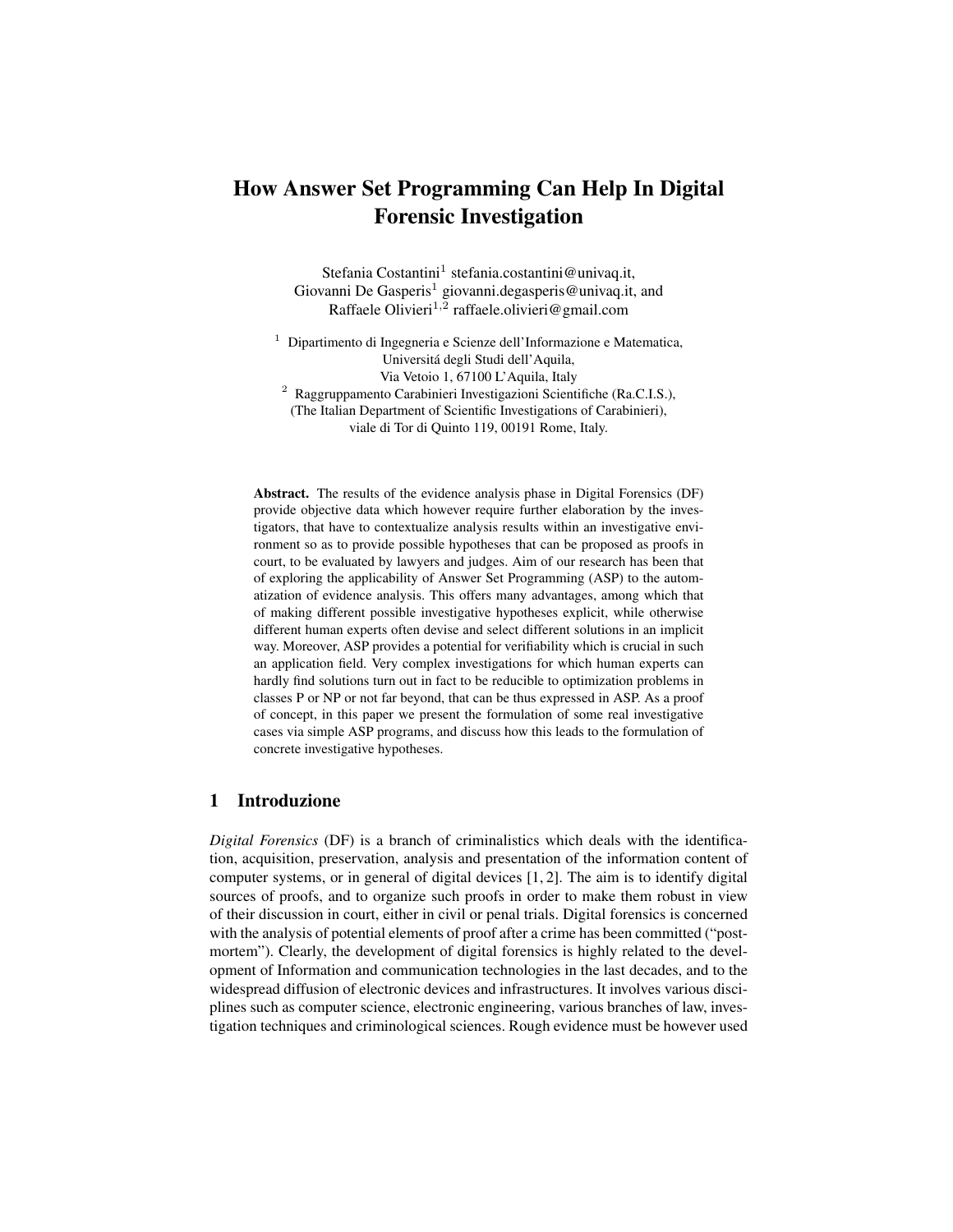to elicit hypotheses concerning events, actions and facts (or sequences of them) with the goal to present them in court. Evidence analysis involves examining fragmented incomplete knowledge, and defining complex scenarios by aggregation, likely involving time, uncertainty, causality, and alternative possibilities. No single methodology exists today for digital evidence analysis. The scientific investigation experts usually work by means of their experience and intuition (expertise).

In fact, evidence acquisition is supported by a number of hardware and software tools, both closed and open source. These tools are continuously evolving to follow the evolution of the involved technologies and devices. Instead, evidence analysis, is much less supported. In evidence analysis, the technicians and experts perform the following tasks. (i) collect, categorize and revise the evidence items retrieved from electronic devices. (ii) examine them so as to hypothesize the possible existence of a crime and potential crime perpetrators. (iii) elicit from the evidence possible proofs that support the hypotheses. (iv) organize and present the proofs in a form which is acceptable by the involved parties, namely lawyers and judges, which may include to exhibit explicit supporting arguments. Figure  $1<sup>3</sup>$  shows some real sequences of the technical activities involved. Few software tools exist that only cover some partial aspects, and all of them



Fig. 1. Example of sequences of technical activities

are "black box" tools, i.e., they provide results without motivation or explanation, and without any possibility of verification. Thus, such results can hardly be presented as reliable proofs to the involved parties. Moreover, the absence of decision support sys-

<sup>&</sup>lt;sup>3</sup> Image by courtesy from SANS web site url https://blogs.sans.org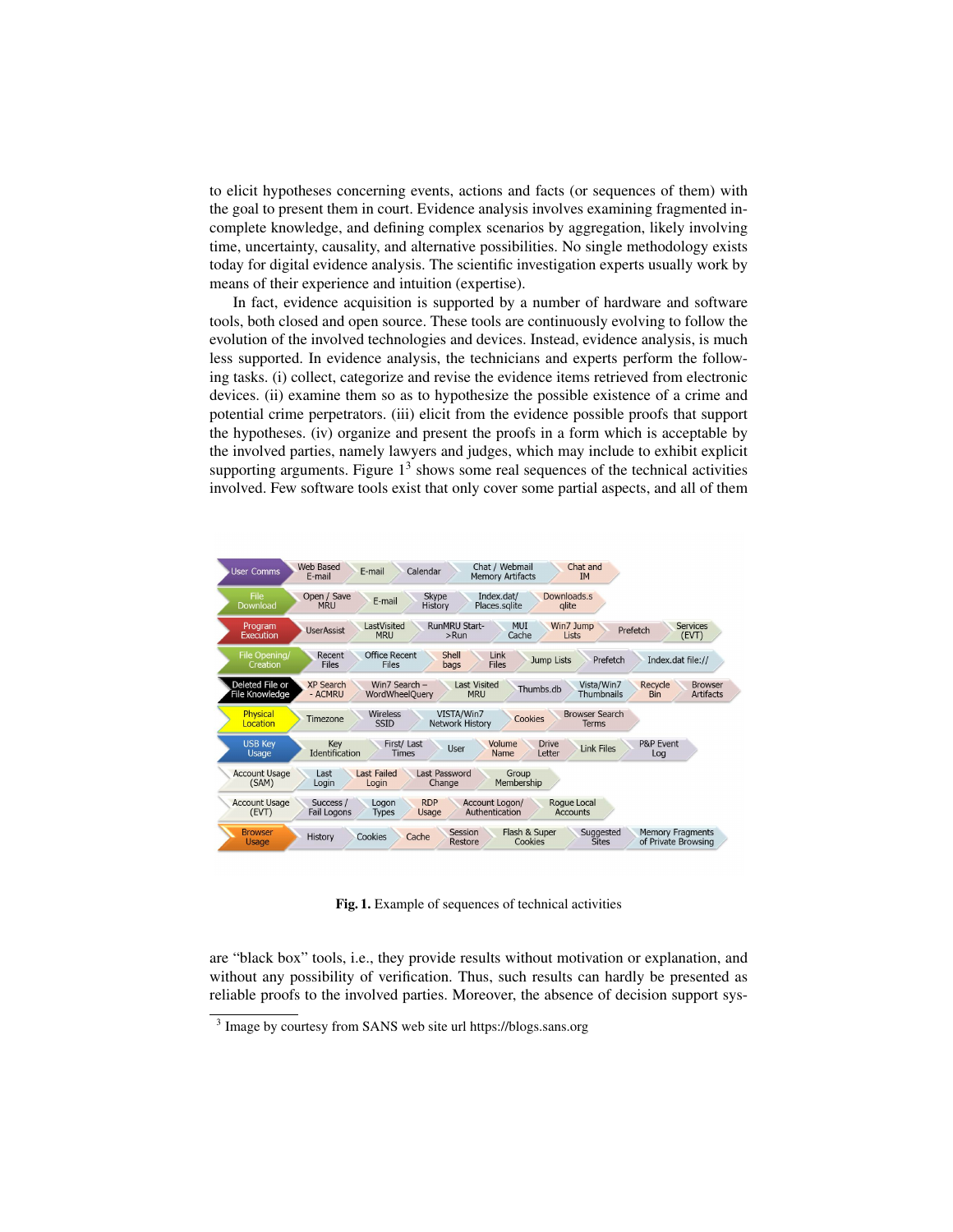tems leads to undesirable uncertainty about the outcome of evidence analysis. Often, different technicians analyzing the same case reach different conclusions, and this may determine different judge's decisions in court.

Formal and verifiable artificial intelligence and automated reasoning methods and techniques for evidence analysis would be very useful for the elicitation of sources of proof. Several aspects should to be taken into account such as timing of events and actions, possible (causal) correlations, context in which suspicious actions occurred, skills of the involved suspects, validity of alibis, etc. Moreover, given available evidence, different possible underlying scenarios may exist, that should be identified, examined and evaluated. All the above should be performed via "white box" techniques, meaning that such techniques should be verifiable with respect to the results they provide, how such results are generated, and how the results can be explained. The new wished-for software tools should be reliable and provide a high level of assurance, in the sense of confidence in the system's correct behavior. computational logic is a suitable candidate to definition and implementation of such tools, and non-monotonic reasoning is clearly extensively required.

The long-term objective of this research is to provide law enforcement, investigators, intelligence agencies, criminologists, public prosecutors, lawyers and judges with decision-support-systems that can effectively aid them in their activities. The adoption of such systems can contribute to making how to proceed clearer and faster, and also under some respects more reliable. In fact, the choice of computational logic as a basis guarantees transparency and verifiability of tools and results. The aim of the present paper is to provide a proof-of-concept of the applicability of computational logic and non-monotonic reasoning to such tasks. In order to convince the several parties involved, whatever limited their computer science expertise might be, we have considered a series of fragments of cases and have transposed them into simple self-explanatory answer set programs which provide results which are easy to understand. However, we have considered fragments of real cases which are presently being investigated by the Italian Department of Scientific Investigations of Carabinieri<sup>4</sup>.

We have adopted Answer Set Programming (ASP, cf., among others, [3–9]) because ASP programs are declarative and readable and because, as shown in the following sections, as a matter of fact several analysis problems can be nicely reduced to optimization problems for which ASP is particularly well-suited. In fact, the above picture shows how the analysis phase consists in an ordered sequence of detailed technical activity, performed on the seized memories (or on their forensic copy) following hard rules and formal procedures, through tools and/or forensic equipment, to research specific elements, perform the verification of a state or condition, etc. The outcome of the analysis is a detailed and well-motivated technical report. However these reports , although providing a comprehensive response in technical terms, may be insufficient or even not directly usable from the investigation point of view. Further elaboration is in general needed in order to contextualize technical data in the investigation context. Due to the experience in DF gained by one of the authors of this paper as a member officer of a DF laboratory of an italian police force, with national jurisdiction, it has been possible to identify and experimentally treat (fragments of) complex investigations by reduction to

<sup>&</sup>lt;sup>4</sup> the Police branch of the Italian Army http://www.carabinieri.it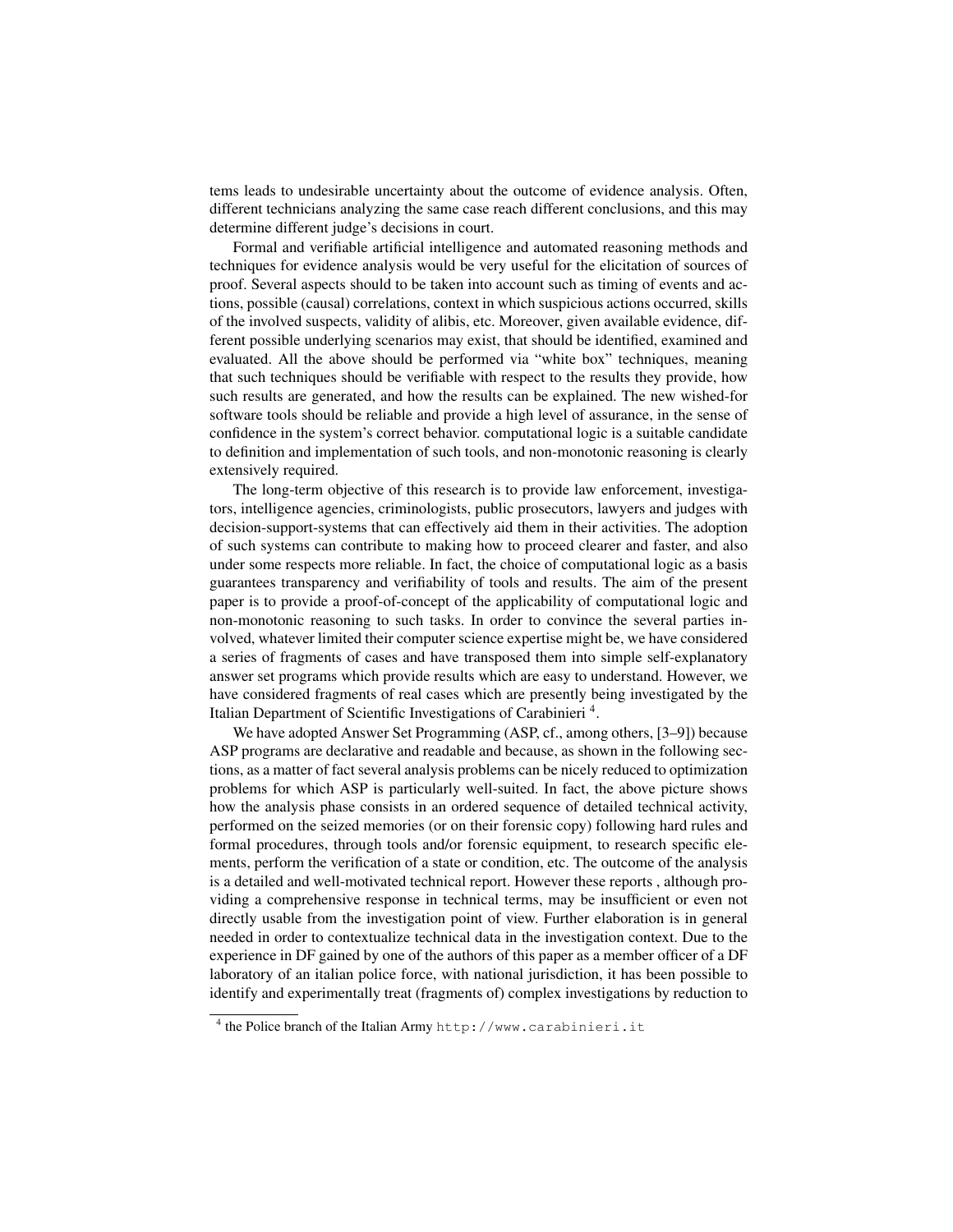answer set programming. This paper presents the results of these experiments. Results are indeed very promising, as the reduction of investigation cases to answer set programming has allowed the experts to identify new investigative hypotheses, that have been practically exploited.

The paper is organized as follows: in Section 2 we provide a short introduction to ASP; in Sections 3- 5 we present three simple though representative examples; finally, in Section 6 we conclude.

# 2 Answer Set Programming (ASP) in a Nutshell

"Answer Set Programming" (ASP) is a well-established logic programming paradigm adopting logic programs with default negation under the *answer set semantics*, which [3, 4] is a view of logic programs as sets of inference rules (more precisely, default inference rules). In fact, one can see an answer set program as a set of constraints on the solution of a problem, where each answer set represents a solution compatible with the constraints expressed by the program. The reader may refer to [3–9], among others, for a presentation of ASP as a tool for declarative problem-solving.

Syntactically, a program Π is a collection of *rules* of the form:

$$
H \leftarrow L_1, \ldots, L_m, \; not \; L_{m+1}, \ldots, not \; L_{m+n}
$$

where H is an atom,  $m \geq 0$  and  $n \geq 0$ , and each  $L_i$  is an atom. Symbol  $\leftarrow$  is usually indicated with :- in practical systems. An atom  $L_i$  and its negative counterpart not  $L_i$ are called *literals*. The left-hand side and the right-hand side of the rule are called *head* and *body*, respectively. A rule with empty body is called a *fact*. A rule with empty head is a *constraint*, where a constraint of the form  $\leftarrow L_1, ..., L_n$  states that literals  $L_1, \ldots, L_n$  cannot be simultaneously true in any answer set.

A program may have several answer sets, each of which represent a solution to given problem which is consistent w.r.t. the problem description and constraints. If a program has no answer set, this means that no such solution can be found and the program is said to be *inconsistent* (as opposed to *consistent*).

In practical terms a problem encoding, in the form of ASP program, is processed by an ASP solver which computes the answer set(s) of the program, from which the solutions can be easily extracted (by abstracting away from irrelevant details). Several well-developed answer set solvers [10] that compute the answer sets of a given program can be freely downloaded by potential users. All solvers provide a number of additional features useful for practical programming, that we will introduce only whenever needed. Solvers are periodically checked and compared over well-established benchmarks, and over challenging sample applications proposed at the yearly ASP competition (cf. [11] for a recent report).

The expressive power of ASP, as well as, its computational complexity have been deeply investigated [12]. Precisely, in the propositional case the problem of deciding whether a given program admits answer sets is NP-complete, and so is the problem of deciding whether there is an answer set containing a specific atom (while deciding whether a specific atom is in all the answer sets is Co-NP-complete). ASP is clearly able to express NP-complete problems.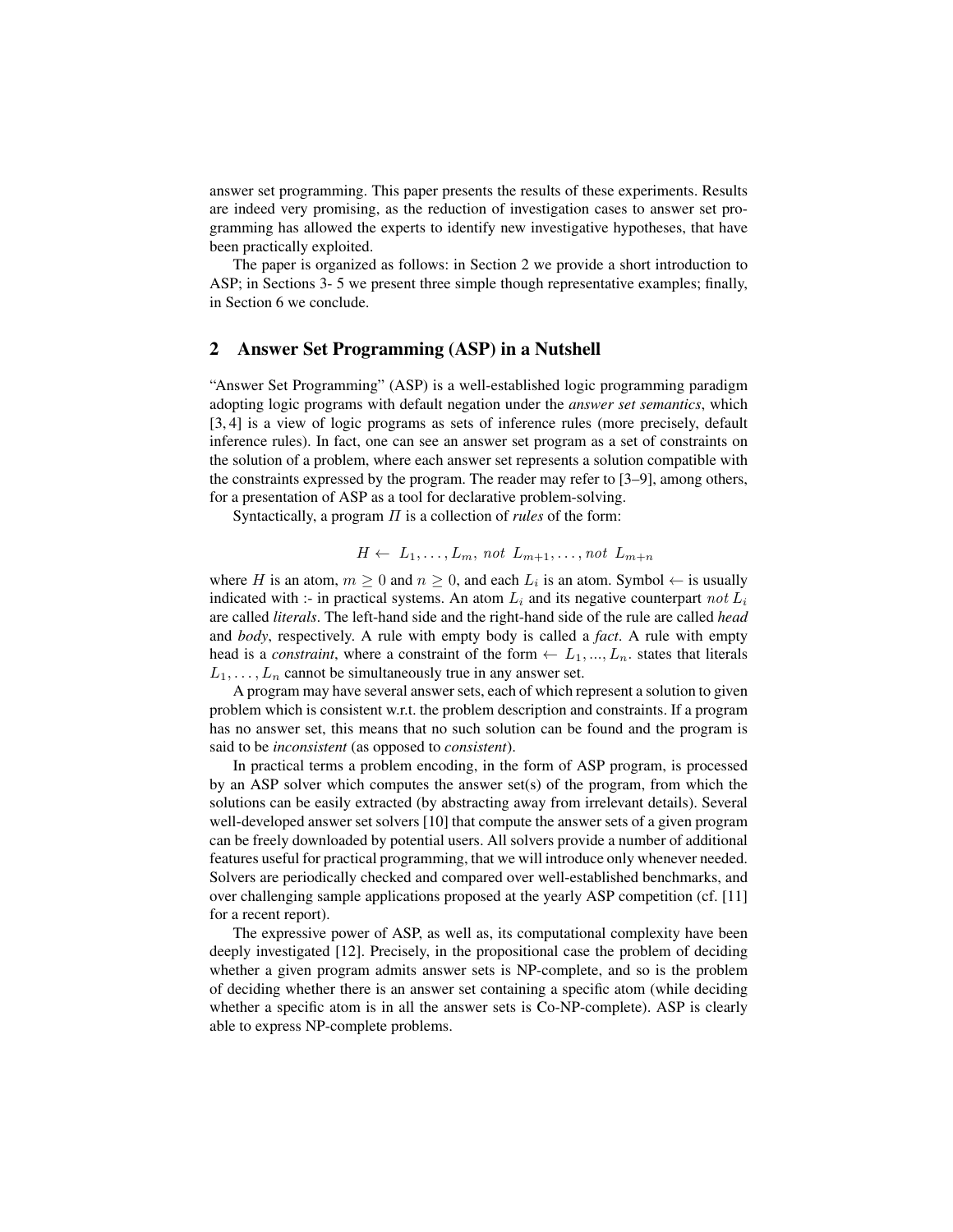# 3 Case 1: Data Recovery and File Sharing Hypotheses

### 3.1 The Investigative Case

The judicial authority requested the digital forensics laboratory to analyze the contents of an hard disk, in order to check for the presence of illegal contents files. If so, they requested to check for potential activities of sharing on Internet of illegal materials. The hard disk under analysis was physically damaged (as often done by criminals if they suspect capture). Therefore, after a head replacement, the evidence acquistion phase recovered a large amount of files (of various types: images, videos, documents, etc.), however without their original name. This because the damage present on the disk plates disallowed the recovery the information of the  $MFT<sup>5</sup>$ . For this reason, an arbitrary name has been assigned to all the files recovered. Information about the original name of files and their original location in the file system is thus missing.

### 3.2 Elements

By analyzing the recovered files, technicians detected the occurrence of:

- files with illegal contents;
- various "INDX files", corresponding in the NTFS file system to directory files, which contains the follow METADATA:
	- filename:
	- physical and logical size of the file;
	- created, accessed, modified and changed timestamps;
- index related to the eMule (which is a widely-used file-exchange application), including a file containing sharing statistics, whose original name is "known.met".

Starting from the elements described above, we have been able to reply to the judicial authority's question with: a reasonably reliable hypothesis of association of the recovered file to the respective original name; a reasonable certainty that illegal files were actually exchanged on the Internet. This has been obtained by modeling the given problem by means of a very simple well-known ASP example, reported below.

### 3.3 The Marriage Problem

The Marriage Problem (or SMP - Stable Marriage Problem) is a well-known NP-hard optimization problem which finds a stable matching between two sets of elements  $S_1$ and  $S_2$  (say **men** and **women**) given a set of preferences for each element. A matching is a mapping from the elements of one set to the elements of the other set which thus creates a set of couples  $(A, B)$  where  $A \in S_1$  and  $B \in S_2$ . A matching is stable whenever it is not the case that some element  $\hat{A}$  of the first matched set prefers some given element  $\hat{B}$  of the second matched set over the element to which  $\hat{A}$  is already matched, and the same holds for  $\ddot{B}$ .

<sup>5</sup> Master File Table: structured block table containing the attributes of all files in the volume of an NTFS file system.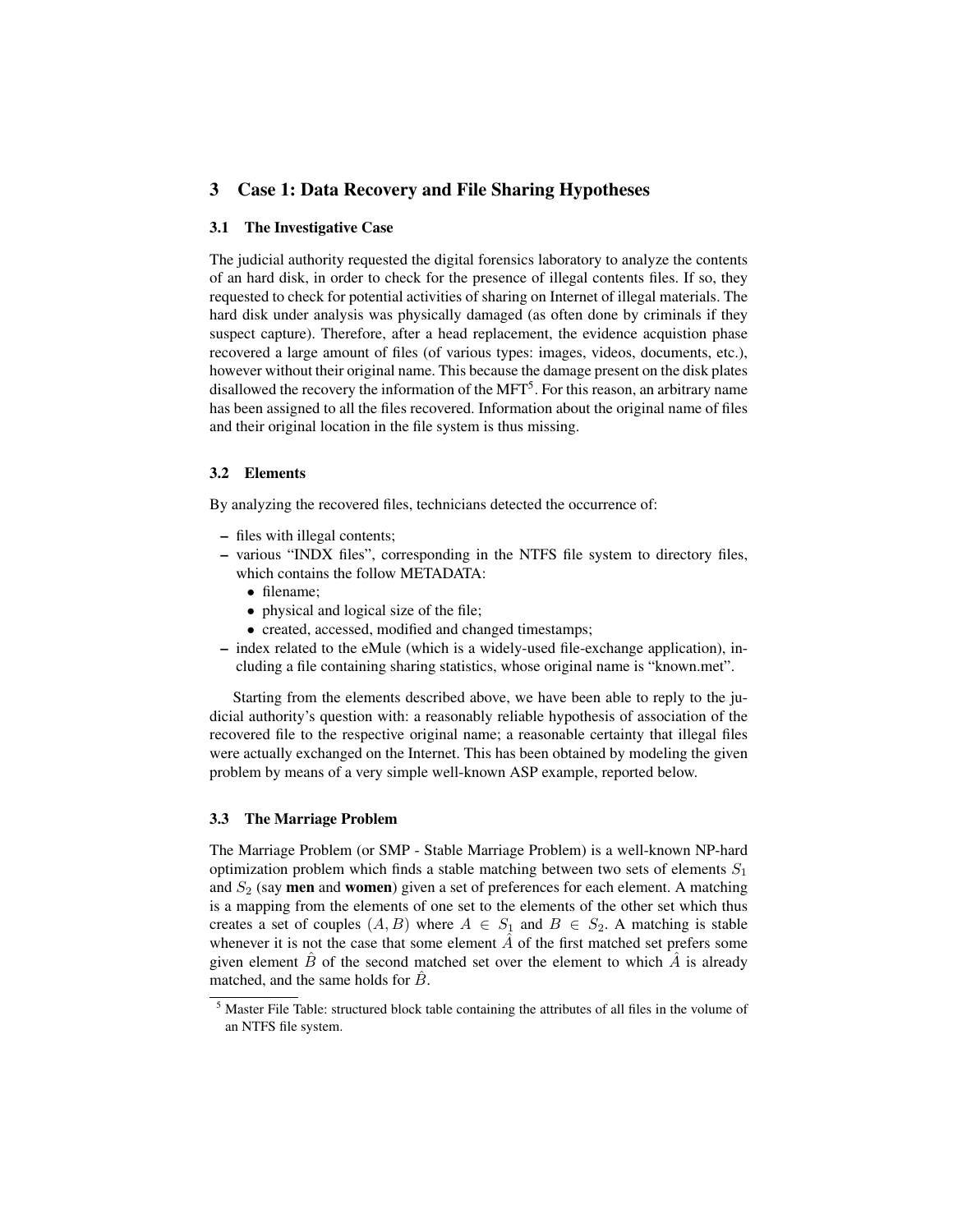#### 3.4 Reduction

The given problem is in fact reducible to SMP as follows. In the real case, the lists have been created as follow:

- men list: defined as the list of names extracted from directory files "INDX files";
- women: defined as the list of recovered files with have been provisionally assigned arbitrary names.

The preferences list (or relation order) between the men and women lists is derived from the comparison of the properties of the individual recovered files (file type, size, etc.) with those identified in file 'INDX files".

### 3.5 Answer Set Programming Solution

Once compiled the lists men, women and preferences, you can search for answer sets by means of the following ASP program (in the syntax of the *smodels* solver). Facts in the program correspond to a real (though very small) example.

```
preference(f001, flower_jpg).
preference(f001, woman_jpg).
preference(f002, flower_jpg).
preference(f002, child_jpg).
preference(f003, child_jpg).
preference(f003, woman_jpg).
bigamy(X,Y) :- preference(X,Y), preference(X,Y1), couple(X,Y), couple(X,Y1), Y!=Y1.
bigamy(X,Y) :- preference(X,Y), preference(X1,Y), couple(X1,Y), X!=X1.<br>couple(X,Y) :- preference(X,Y), not bigamy(X,Y).
#hide.
```
#show couple(X,Y).

# 3.6 Results

The results obtained with the *smodels* solver on the real example are the follow:

```
smodels version 2.26.
Answer: 1
Stable Model: couple(f002,child_jpg) couple(f001,woman_jpg) couple(f001,flower_jpg)
Answer: 2
Stable Model: couple(f003,child_jpg) couple(f001,woman_jpg) couple(f001,flower_jpg)
Answer: 3
Stable Model: couple(f003,child_jpg) couple(f002,flower_jpg) couple(f001,woman_jpg)
Answer: 4
Stable Model: couple(f002,child_jpg) couple(f002,flower_jpg) couple(f001,woman_jpg)
Answer: 5
Stable Model: couple(f003,woman_jpg) couple(f002,child_jpg) couple(f002,flower_jpg)
Answer: 6
Stable Model: couple(f003,woman_jpg) couple(f002,child_jpg) couple(f001,flower_jpg)
Answer: 7
Stable Model: couple(f003,woman_jpg) couple(f003,child_jpg) couple(f001,flower_jpg)
Answer: 8
Stable Model: couple(f003,woman_jpg) couple(f003,child_jpg) couple(f002,flower_jpg)
```
From the answer sets, it is possible (as the reader can see) to formulate hypotheses about the original names of the recovered files. Furthermore, by comparing the file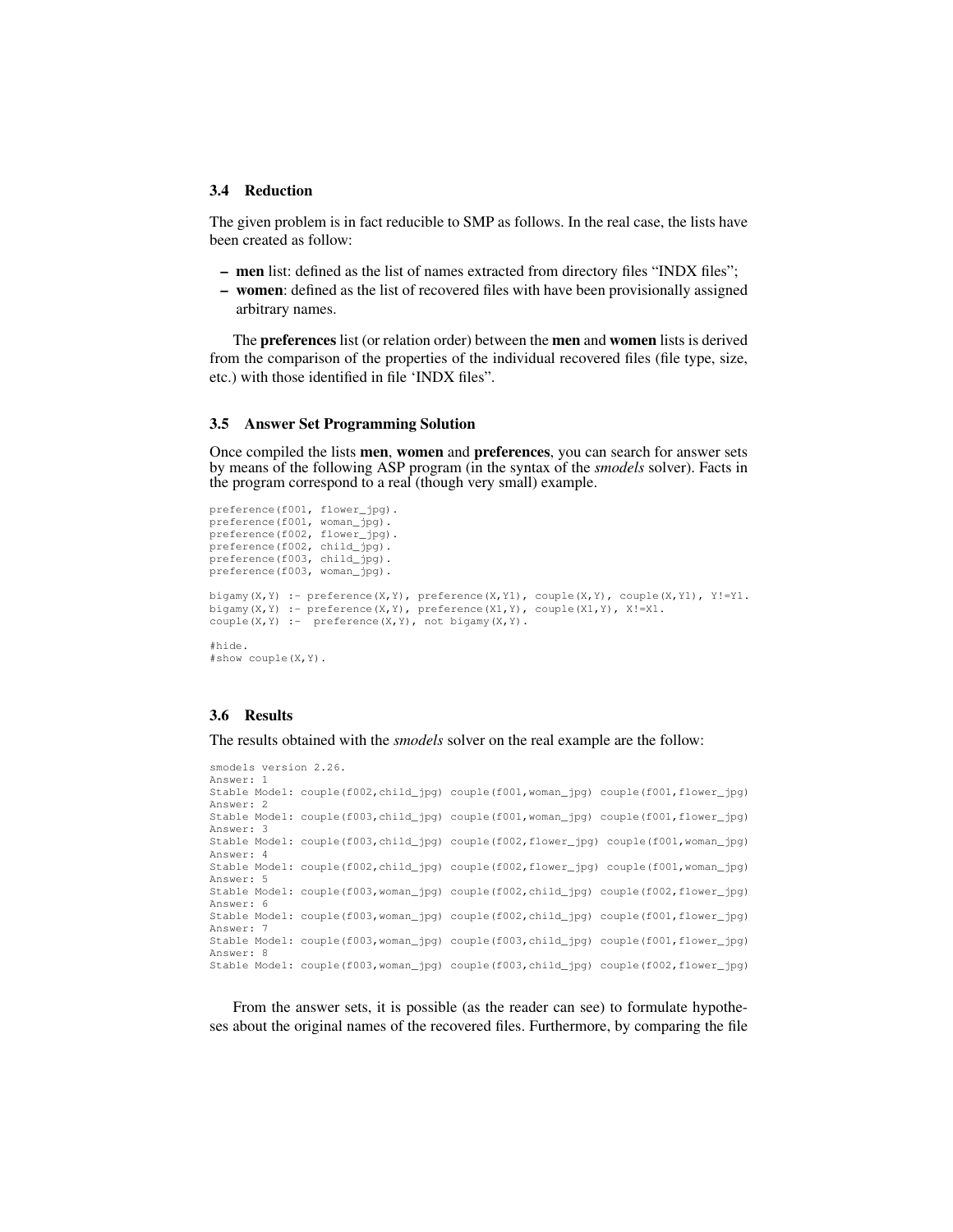names indexed in the file *Known.met*<sup>6</sup>, it has been possible to make reasonable assumptions about the effective sharing of files with illegal content.

# 4 Case 2: Path Verification

## 4.1 The Investigative Case

After a heinous crime, an allegedly suspect has been arrested. The police sequestered all his mobile devices (smartphone, route navigator, tablet, etc...). The judicial authority requested the DF laboratory to analyze the digital contents of the mobile devices in order to determine their position with respect to the crime site during an interval of time which includes the estimated time when the crime was perpetrated.

### 4.2 Elements

From the analysis of the mobile devices, a set of geographical GPS coordinates have been extracted, some of them related to the the time interval under investigation. There are however some gaps, one of them certainly due to a proven switch off of few minutes around the crime time. To start with, a list called GPS-LIST is generated, collecting all the positions extracted from the various devices, grouped and ordered by *time unit* of interest (seconds, multiple of seconds, minutes, etc..). The objective is that of establishing whether the known GPS coordinates are compatible with some path which locates the given mobile devices at the crime site during the given time interval. If no such path exists, then the suspect must be discharged. If some compatible path is found, then the investigation about the potential perpetrator can proceed. The objective has been reached via reduction to the following simple game.

#### 4.3 Hidato Puzzle (Hidoku)

Hidato is a logical puzzle (also known as "Hidoku") invented by the Israeli mathematician Dr. Gyora Benedek. The aim of Hidato is to fill a matrix of numbers, partially filled a priori, using consecutive numbers connected over a horizontal, vertical or diagonal ideal line. Below we show, as a simple example, a 6x6 initial matrix.

| 18 | $\theta$ | 0 | $^{(1)}$ | 26 | $\theta$ |
|----|----------|---|----------|----|----------|
|    | 0        | 0 | 27       | 0  | 0        |
|    |          | 0 | 0        | 23 | 131      |
|    | 0        | 0 | 8        | 33 | 0        |
|    | 0        | 5 | O        | 1  | 0        |
|    |          |   |          |    | 36 35    |

<sup>6</sup> As mentioned, known.met is a file of the widely-used *eMule* file-exchange application that stores the statistics of all files that the software shared, all files present in the download list and downloaded in the past.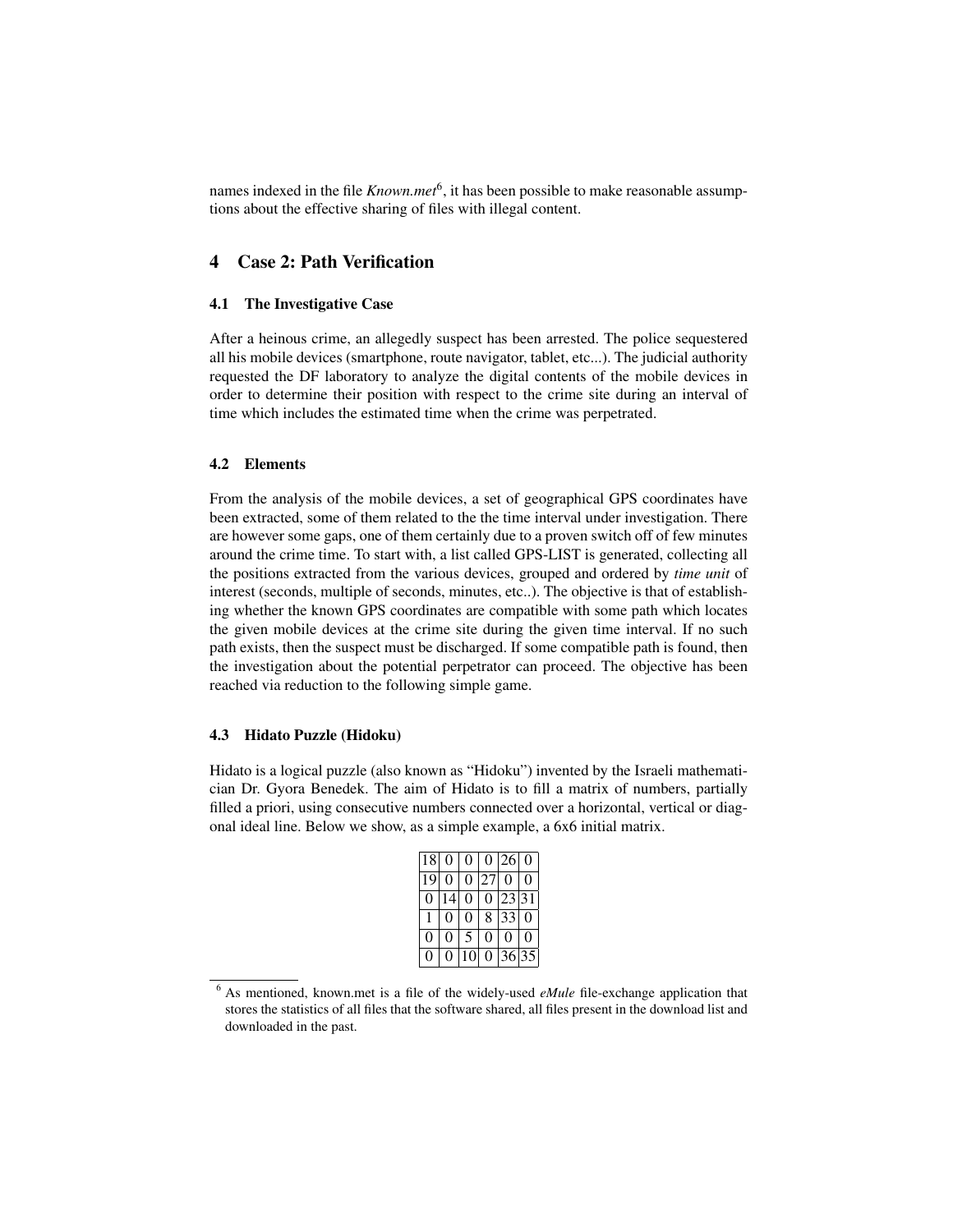#### 4.4 Reduction

It has been possible to perform the reduction of the given investigation problem to the "Hidato Puzzle" problem, by creating a matrix representing the geographical area of interest, where each element of the matrix represents a physical zone crossable in a unit of time. The physical size of the individual cell of the matrix (grid) on the map will be proportionate to the time unit that will be considered, both the hypothetical transfer speed. The matrix has been populated with the elements of the previously-created LIST-GPS, i.e., with known positions of the suspect.

Considering the above matrix, assume that the crime has been committed at location 34, at a time included in the interval with lower bound corresponding to when the suspect was at location 1 and upper bound corresponding to when the suspect was at location 36. All devices have been provably switched off between locations 5 and 10.

#### 4.5 Answer Set Programming Solution

Once built the matrix, we can determine whether a suspect route exists by finding the answer sets of the following ASP program [13] (here we have used the *clingo* solver). Notice that the omitted cells are assumed to have value 0.

```
#const n = 6.
matrix(1, 1, 18). matrix(1, 5, 26). matrix(2, 1, 19). matrix(2, 4, 27).
matrix(3, 2, 14). matrix(3, 5, 23). matrix(3, 6, 31). matrix(4, 1, 1).
matrix(4, 4, 8). matrix(4, 5, 33). matrix(5, 3, 5). matrix(6, 3, 10).
matrix(6, 5, 36). matrix(6, 6, 35).
size(1..n).
values(1..n*n).
values2(1..n*n-1).
diffs(-1:0:1).
1 { x(Row, Col, Value) : values(Value) } 1 :- size(Row), size(Col).
1 { x(Row, Col, Value) : size(Row) : size(Col) } 1 :- values(Value).
x(Row, Col, Value) :- matrix(Row, Col, Value).
valid(Row, Col, Row2, Col2) :- diffs(A), diffs(B), Row2 = Row+A, Col2 = Col+B,
                                       Row2 >= 1, Col2 >= 1, Row2 <= size, Col2 <= size,
                                        size(Row), size(Col).
:- x(Row, Col, Value+1), x(Row2, Col2, Value),
   not valid(Row, Col, Row2, Col2), values2(Value).
#hide.
#show x(Row, Col, Value).
```
### 4.6 Results

The results obtained via the *clingo* solver are the following:

```
Answer: 1
x(1,1,18) x(1,5,26) x(2,1,19) x(2,4,27) x(3,2,14) x(3,5,23) x(3,6,31) x(4,1,1)x(4,4,8) x(4,5,33) x(5,3,5) x(6,3,10) x(6,5,36) x(6,6,35) x(5,1,2) x(6,1,3)
x(6,2,4) x(6,4,6) x(5,5,7) x(5,4,9) x(5,2,11) x(4,2,12) x(3,1,13) x(4,3,15)
x(3,3,16) x(2,3,21) x(3,4,22) x(2,6,24) x(1,6,25) x(1,3,28) x(1,4,29) x(2,5,30)x(4, 6, 32) x(5, 6, 34) x(1, 2, 20) x(2, 2, 17)Answer: 2
x(1,1,18) x(1,5,26) x(2,1,19) x(2,4,27) x(3,2,14) x(3,5,23) x(3,6,31) x(4,1,1)x(4,4,8) x(4,5,33) x(5,3,5) x(6,3,10) x(6,5,36) x(6,6,35) x(5,1,2) x(6,1,3)x(6,2,4) x(6,4,6) x(5,5,7) x(5,4,9) x(5,2,11) x(4,3,12) x(3,3,13) x(4,2,15)
x(3,1,16) x(2,3,21) x(3,4,22) x(2,6,24) x(1,6,25) x(1,3,28) x(1,4,29) x(2,5,30)
x(4,6,32) x(5,6,34) x(1,2,20) x(2,2,17)
```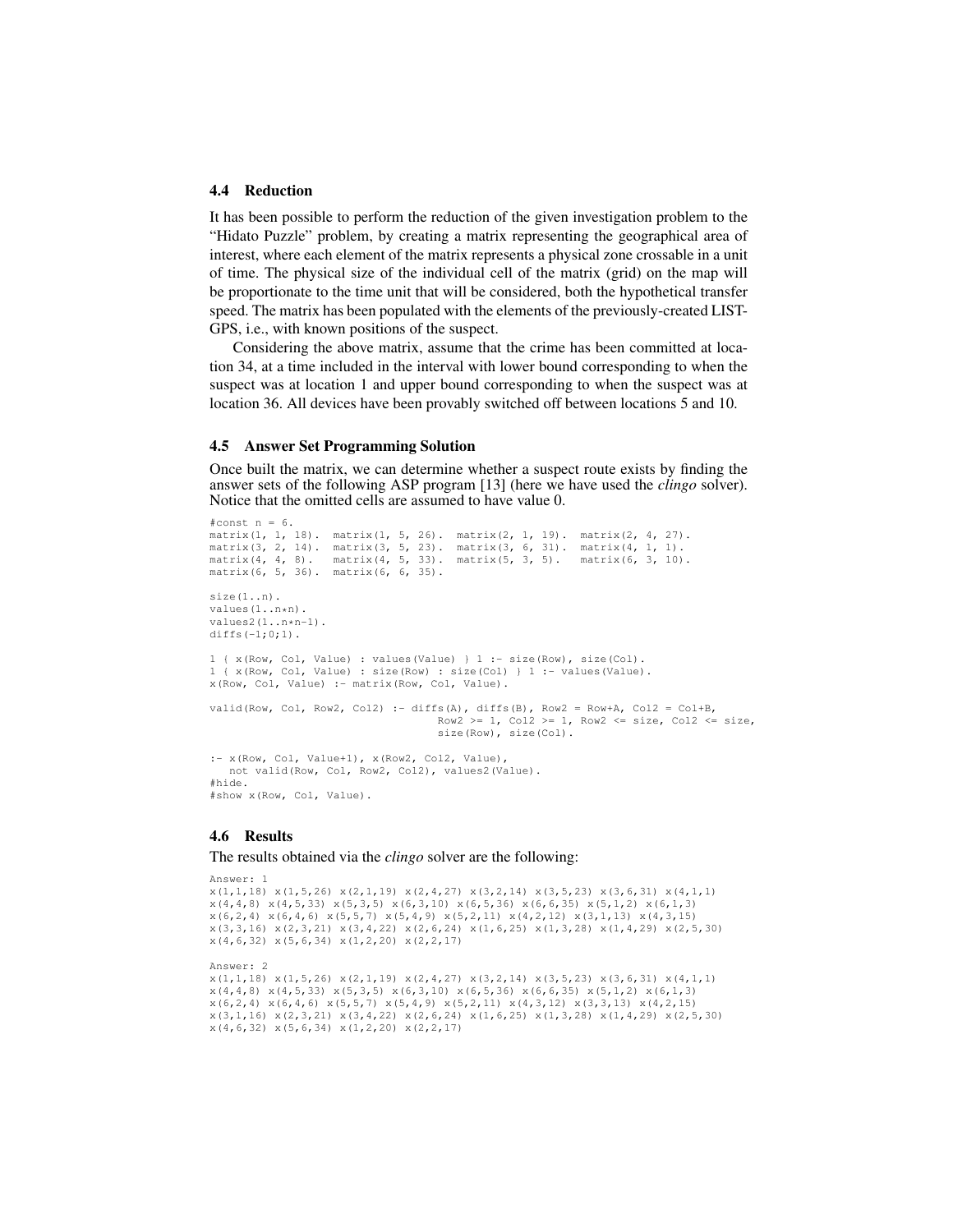These results are particularly interesting for the investigation, as they both correspond to paths which are compatible with the hypothesis of the suspect committing the crime.

| 18 20 28 29 26 25      |      |       |                                                       |  | 18 20 28 29 26 25  |            |                    |  |
|------------------------|------|-------|-------------------------------------------------------|--|--------------------|------------|--------------------|--|
| 19 17 21 27 30 24      |      |       |                                                       |  | 19 17 21 27 30 24  |            |                    |  |
| 13  14  16  22  23  31 |      |       |                                                       |  | 16 14 13 22 23 31  |            |                    |  |
|                        |      |       | $1 \vert 12 \vert 15 \vert 8 \vert 33 \vert 32 \vert$ |  | $1  15 12$ 8 33 32 |            |                    |  |
|                        | 2 11 | 5 9 7 |                                                       |  |                    |            | $9 \mid 7 \mid 34$ |  |
| $-3$ <sup>+</sup>      |      |       | 10 6 36 35                                            |  |                    | 10 6 36 35 |                    |  |

It should be noted that a variant of the Hidato algorithm exists, that considers maps whose structure is more complex than a rectangular matrix.

# 5 Case 3: Alibi Verification

### 5.1 The Investigative Case

During an investigation concerning a bloody murder, it is necessary check the alibi provided by a suspect. In the questioning, the suspect has been rather vague about the timing of his movements. However, he declared what follows.

- $-$  to have left home (place X) at a certain time;
- to have reached the office at place Y where he worked on the computer for a certain time;
- to have subsequently reached place Z where, soon after opening the entrance door, he discovered the body and raised the alarm.

In order to verify the suspect's alibi, the judicial authority requested the DF laboratory to analyze:

- the contents of the smartphone owned by the suspect;
- the computer confiscated in place Y, where the suspect says to have worked;
- a video-surveillance equipment installed at a post office situated near place Z, as its video-camera surveys the street that provides access to Z.

## 5.2 Elements

The coroner's analysis on the body has established the temporal interval including the time of death. From the forensic analysis of the smarphone it has been possible to compile a list of GPS positions related to a time interval including the time of death, denoted by GPS-LIST. The analysis of the computer allowed the experts to extract the list of accesses on the day of the crime, denoted by LOGON-LIST. The analysis of the video-surveillance equipment allowed the experts to isolate some sequences, denoted by VIDEO-LIST, that show a male subject whose somatic features are compatible with the suspect. All the above lists have been ordered according to the temporal sequence of their elements. The investigation case at hand can be modeled as a planning problem where time is a fundamental element in order to establish whether a sequence of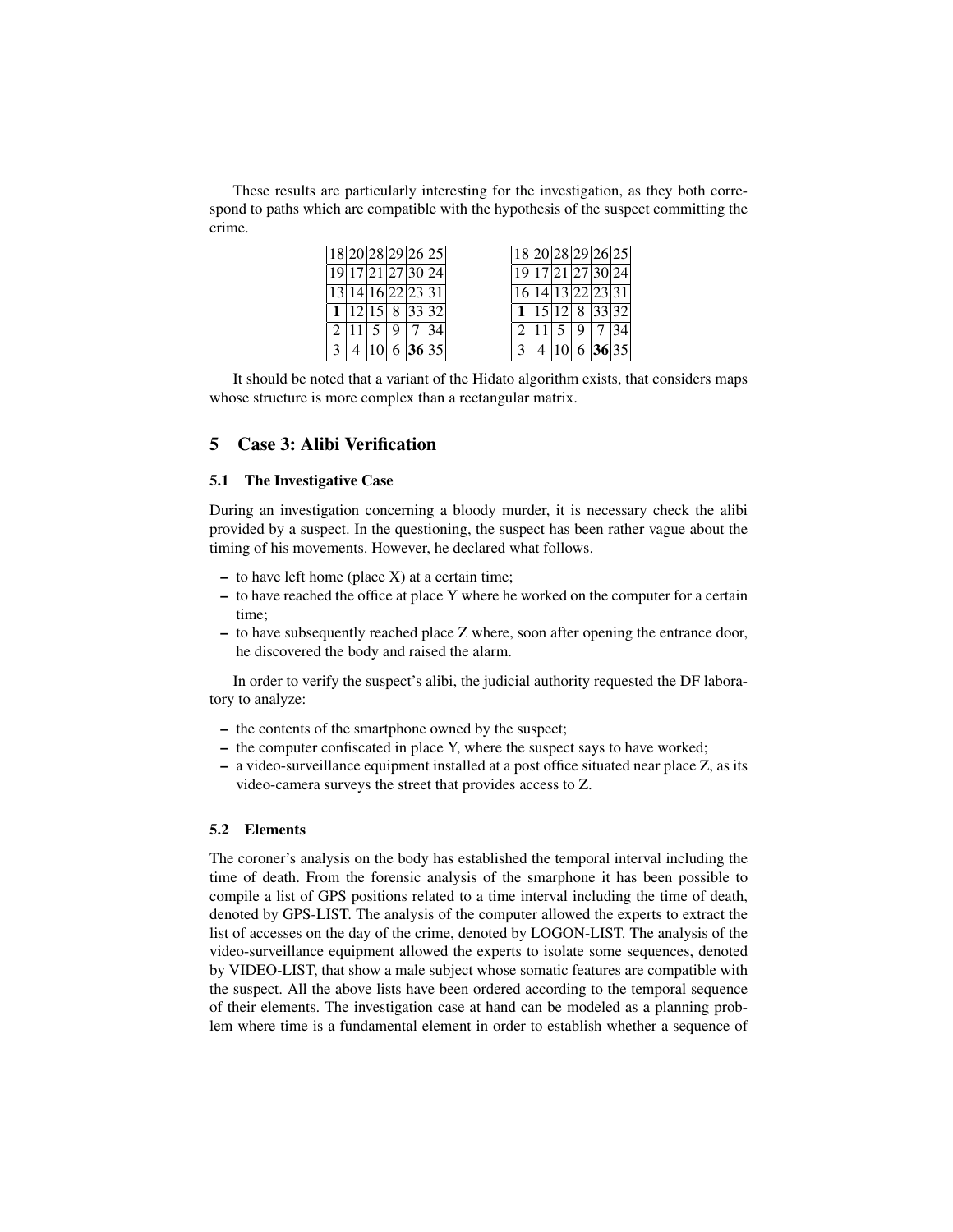actions exist that may allow to reach a certain objective within a certain time. Several approaches to causal and temporal reasoning in ASP exist, that could be usefully exploited for this kind of problem<sup>7</sup>. Here, for lack of space and for the sake of simplicity we model the problem by means of the very famous "Monkey & Banana" problem, which is the archetype of such kind of problems in artificial intelligence.

### 5.3 Monkey & Banana

The specification of "Monkey & Banana" is the following: A monkey is in a room. Suspended from the ceiling is a banana, beyond the monkey's reach. In the room there is also a chair (in some versions there is a stick, that we do not consider). The ceiling is just the right height so that a monkey standing on a chair could knock the banana down (in the more general version by using the stick, in our version just by hand). The monkey knows how to move around, carry other things around, reach for the banana. What is the best sequence of actions for the monkey? The initial conditions are that: the chair is not just below the bananas, rather it is in a different location in the room; the monkey is in a different location with respect to the chair and the bananas.

# 5.4 Reduction

The reduction of the case at hand to the 'Monkey & Banana" problem is the following. Notice the reduction of the "idle" state of the monkey to unknown actions that the suspect may have performed at that time.

| Monkey                                |               | Suspect                      |
|---------------------------------------|---------------|------------------------------|
| Banana                                | $\rightarrow$ | Body                         |
| Eats Banana                           | $\rightarrow$ | Raise Alarm                  |
| Initial Position Monkey $\rightarrow$ |               | X                            |
| Initial Position Chair                | $\rightarrow$ | Y                            |
| Below Banana                          | $\rightarrow$ | Z                            |
| Walks                                 | $\rightarrow$ | Walks                        |
| Move Chair                            |               | Motion to Z                  |
| Ascend                                |               | $\rightarrow$ Open the Door  |
| Idle                                  |               | $\rightarrow$ Unknown Action |

Problem's constraint are that, at any time, the monkey:

- may perform only one action at each time instant among walk, move chair, stand on chair, or stay idle;
- if the monkey stands on the chair, it cannot walk, and it cannot climb further;
- if the chair is not moved then it stays where it is, and vice versa if it is moved it changes its position;
- the monkey is somewhere in the room, where it remains unless it walks, which implies changing position;

 $<sup>7</sup>$  For lack of space we cannot provide the pertinent bibliography: please refer to [14] and to the</sup> references therein.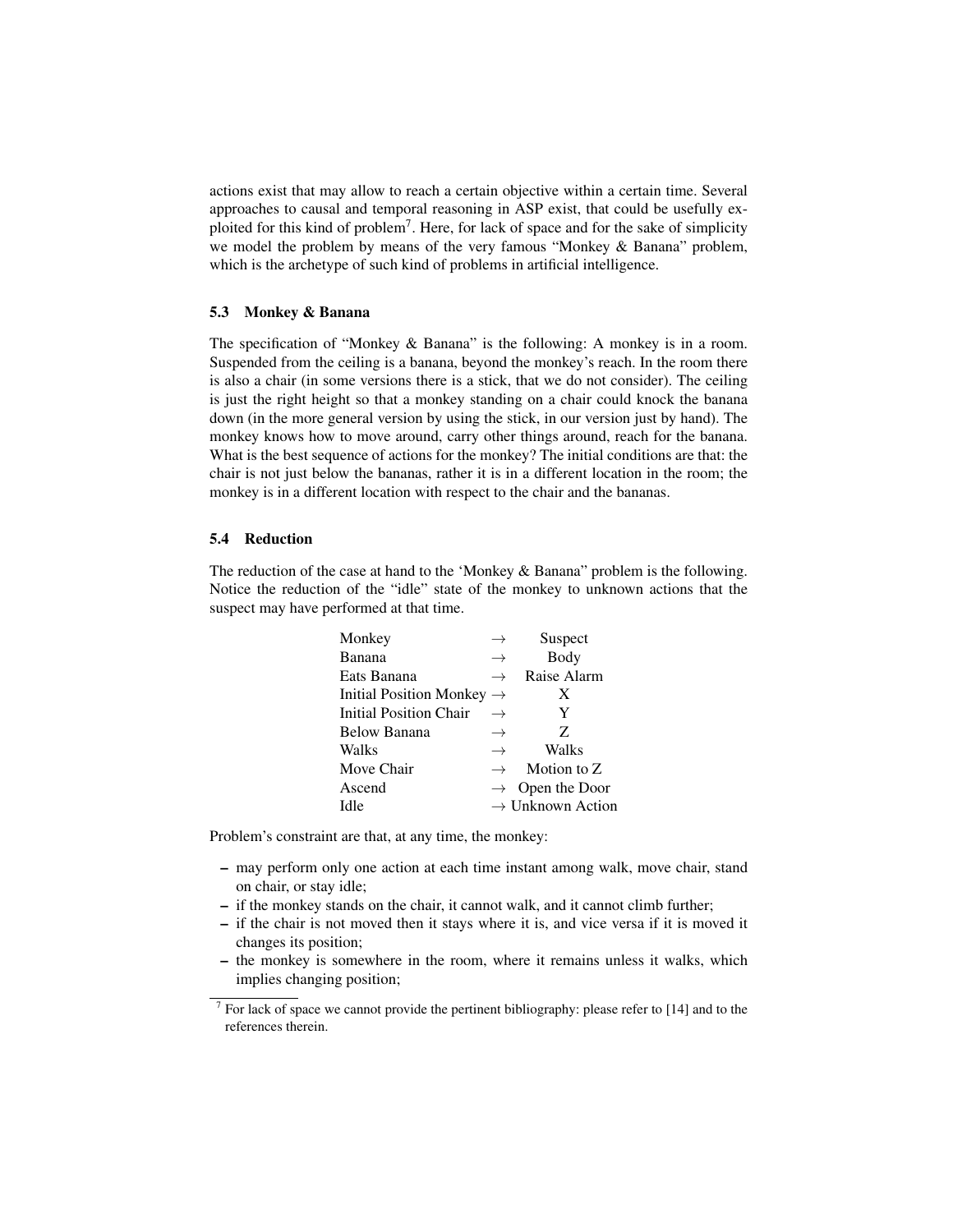- the monkey may climb or move the chair only if it is in the chair's location;
- the monkey can reach the banana only if it has climbed the chair, and the chair is under the banana.

#### 5.5 Answer Set Programming Solution

The following ASP program, obtained by modifying a version that can be found at http://www.dbai.tuwien.ac.at/proj/dlv/tutorial/, is formulated for the DLV solver, and provides in the answer sets the timed sequences of actions (if any exists) by which the monkey can reach and eat the banana.

```
walk(Time) v move_chair(Time) v ascend(Time) v idle(Time) v eats_banana(Time) :-
                                                                                #int(Time).
monkey_motion(T) :- walk(T).
monkey_motion(T) :- move_chair(T).
stands_on_chair(T2) :- ascend(T), T2 = T + 1.
:- stands_on_chair(T), ascend(T).
:- stands_on_chair(T), monkey_motion(T).
stands_on_chair(T2) :- stands_on_chair(T), T2 = T + 1.
chair_at_place(X, T2) :
    chair_at_place(X, T1), T2 = T1 + 1, not move_chair(T1).
char_at_plate(Pos, T2) :-
   \overline{\text{move}}chair(T1), T2 = T1 + 1, monkey_at_place(Pos, T2).
:- move_chair(T1),chair_at_place(Pos,T2),chair_at_place(Pos1,T1),T2 = T1+1, Pos=Pos1.
monkey_at_place(monkey_starting_point, T) v
monkey_at_place(chair_starting_point, T) v
monkey_at_place(below_banana, T) :- #int(T).
:- monkey at place(chair starting point, 0).
:- monkey_at_place(below_banana, 0).
:- not monkey_at_place(monkey_starting_point, 0).
:- monkey_at_place(Pos1, T2),
   \texttt{monkey\_at\_place(Pos2, T1), T2 = T1 + 1,}Pos1 != Pos2, not monkey_motion(T1).
:- monkey_at_place(Pos, T2), monkey_at_place(Pos, T1),
  T2 = T1 + 1, monkey motion(T1).
:- ascend(T),monkey_at_place(Pos1, T),
   chair_at_place(Pos2, T),Pos1 != Pos2.
:- move_chair(T),monkey_at_place(Pos1, T),
   chair_at_place(Pos2, T),Pos1 != Pos2.
monkey_at_place(monkey_starting_point, 0) :- true.
chair_at_place(chair_starting_point, 0) :- true.
reach_banana(T) :- can_reach_banana(T).
can_reach_banana(T) :- stands_on_chair(T),
        chair_at_place(below_banana, T).
:-eats_banana(T), not can_reach_banana(T).
:- eats_banana(T1), eats_banana(T2), T1!=T2.
happy :- eats_banana(T).
:- not happy.
step(N, walk, Destination) :- walk(N),
         monkey_at_place(Destination, N2),N2 = N + 1.
step(N, move_chair, Destination) :-
         move_chair(N),monkey_at_place(Destination, N2),
N2 = N + 1.<br>step(N, ascend, " ") :- ascend(N).<br>step(N, idle, " ") :- idle(N).<br>step(N, eats_banana, " ") :- eats_banana(N).
```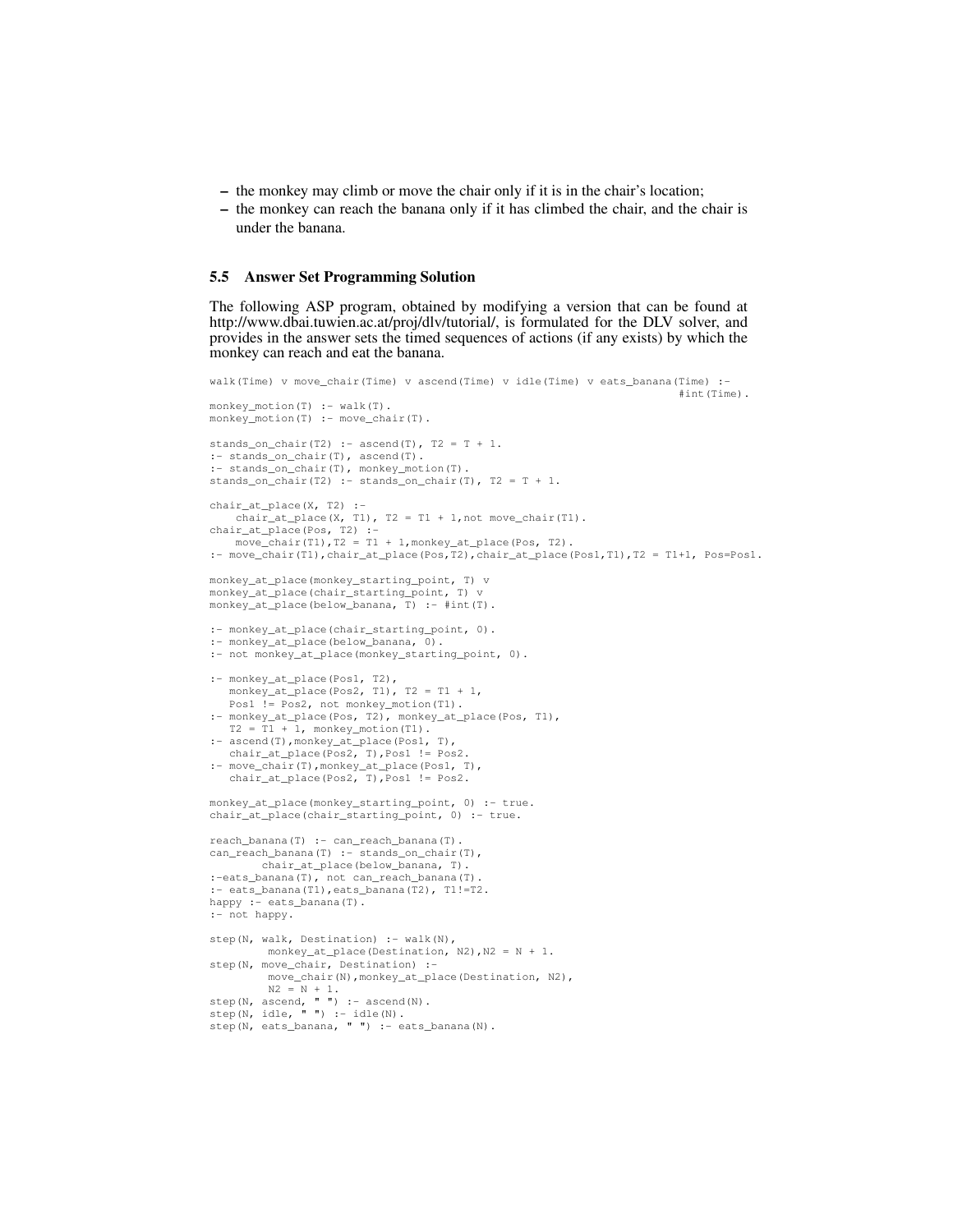#### 5.6 Results

The proposed reduction in the first place allows investigators to verify the alibi provided by the suspect. In fact, the possible timed lists of actions performed by the suspect are determined as answer sets of the above program. Such lists are constructed so as to be compatible with the detected GPS positions of the suspect, the detected computer activity and the actions that the suspect has declared to have performed. By running the solver on the real case with a maximum number of steps  $N = 3$ , corresponding to the case where the suspect is provably at the office at time 0, we get exactly the action sequences needed to reach the goal.

```
{step(0,walk,chair_starting_point), step(1,move_chair,below_banana),
step(2, ascend, " "), step(3, eats_banana, " ") }
```
Therefore, if the suspect raised the alarm at time 3 he actually had no time for committing the crime and therefore he should presumably be discharged.

In case instead the alibi is not fully verified, then further investigation is needed. By increasing the time, for example to  $N = 5$ , we in fact get many sets of possible alternative actions, where *idle* is an unknown action for which it might interesting to investigate further so as to prove or reject the investigation thesis.

```
{step(0,idle," "),step(1,walk,chair_starting_point),
step(2, move_chair, below_banana), step(3, ascend, ""),<br>step(4, idle, ""), step(5, eats_banana, "") }
{step(0,walk,below_banana), step(1,walk,chair_starting_point),
step(2,move_chair,below_banana), step(3,ascend," ")
step(4,idle,""), step(5,eats_banana,"") }
```
Among the answer sets there are many which suggest suspicious behavior. The first one above outlines a scenario where the initial suspect's actions are unknown. Then he moves to the crime site where however he has the time and opportunity to commit the crime at step 4. Even worse is the second answer set, where the suspect moves to the crime site, than moves back to the office, moves a second time to the crime site where again he has the time and opportunity to commit the crime at step 4. As the suspect's presence at the crime site is confirmed by the video-surveillance equipment records, this behavior is suggestive of, e.g., going to meet the victim and having a discussion, going back to the office (maybe to get a weapon) and then actually committing the crime.

# 6 Conclusions

In this paper we have demonstrated the applicability of non-monotonic reasoning techniques to evidence analysis in digital forensics by mapping some fragments of real cases to existing simple answer set programs. The application of artificial intelligence and in particular of non-monotonic reasoning techniques to evidence analysis is a novelty: in fact, even very influential publications in digital forensics such as [1, 2] are basically a guide for human experts about how to better understand and exploit digital data. Therefore the present work, though preliminary, opens significant new perspectives. Future